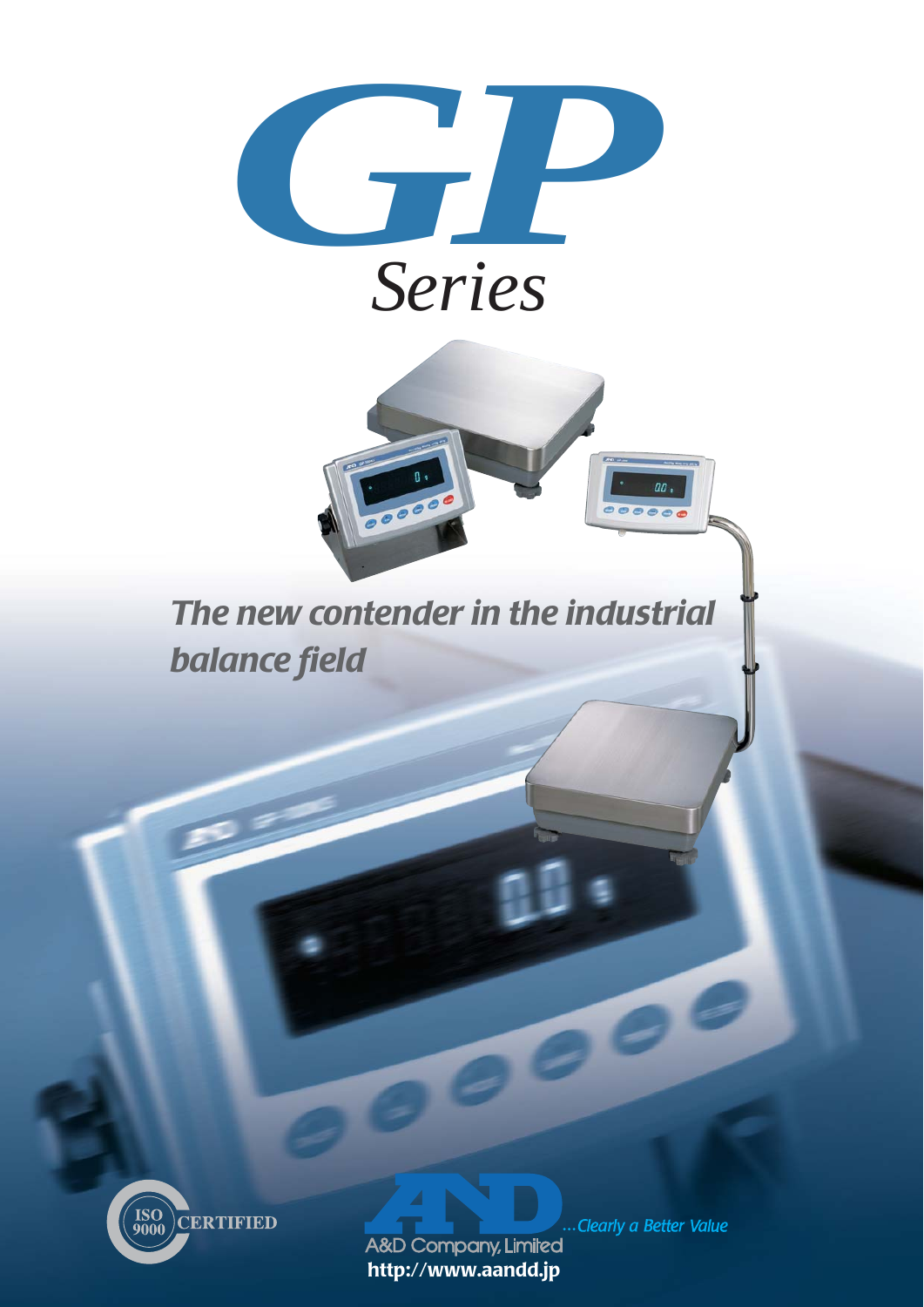# *The World's Most The World's Most User-Friendly User-Friendly Industrial Balances! Industrial Balances!*



*The GP Series incorporates our enhanced weighing sensor, the Double Leveraged Super Hybrid Sensor(SHS). Building on the basic SHS features of speed and stabilization, our enhanced SHS technology brings the most accurate weighing results to industrial balances in the 12kg to 101kg capacities class.*

## *Internal Calibration*

The GP internal calibration with an internal mass saves time and money. External calibration requires a great deal of skill, time and an expensive external mass. With our internal calibration with internal mass, the balance is calibrated very quickly.

- $\blacksquare$  Automatic Self Calibration  $-$  Self-calibrates automatically when the balance detects ambient temperature changes.
- One Touch Automatic Calibration Allows you to calibrate the balance on demand with just the push of a button.
- Calibration is essential for accuracy in weighing. For example, in high resolution balances, changes in sensitivity drift can be caused by changes in the ambient temperature. Take the GP-30K for example, the weight might change by 0.9g with a change of 10˚C (Sample's weight: 30kg).
- Thanks to our Double Leveraged Super Hybrid Sensor, the GP's motor-driven internal calibration mass is equivalent to a 50kg calibration mass in terms of top loading capacity on the weighing pan. The adjusted weighing accuracy is within ±15 digits in relation to the weighing capacity while conforming to the OIML's Class II balances definitions after using GP's internal calibration mass.

### *Standard WinCT*

WinCT (Windows Communication Tools Software), provides easy transmission of weighing data from A&D balances to a computer using the RS-232C interface. Speed of data transfer into Windows applications in a manageable format is limited only by the computer's capabilities.

### *RS-232C Interface*

Using a USB/RS-232C Converter, you can transfer data between a USB-equipped PC and a GP balance. This also makes your GP balance hot-swappable meaning that there is no need to turn the balance and/or computer off before disconnecting the balance.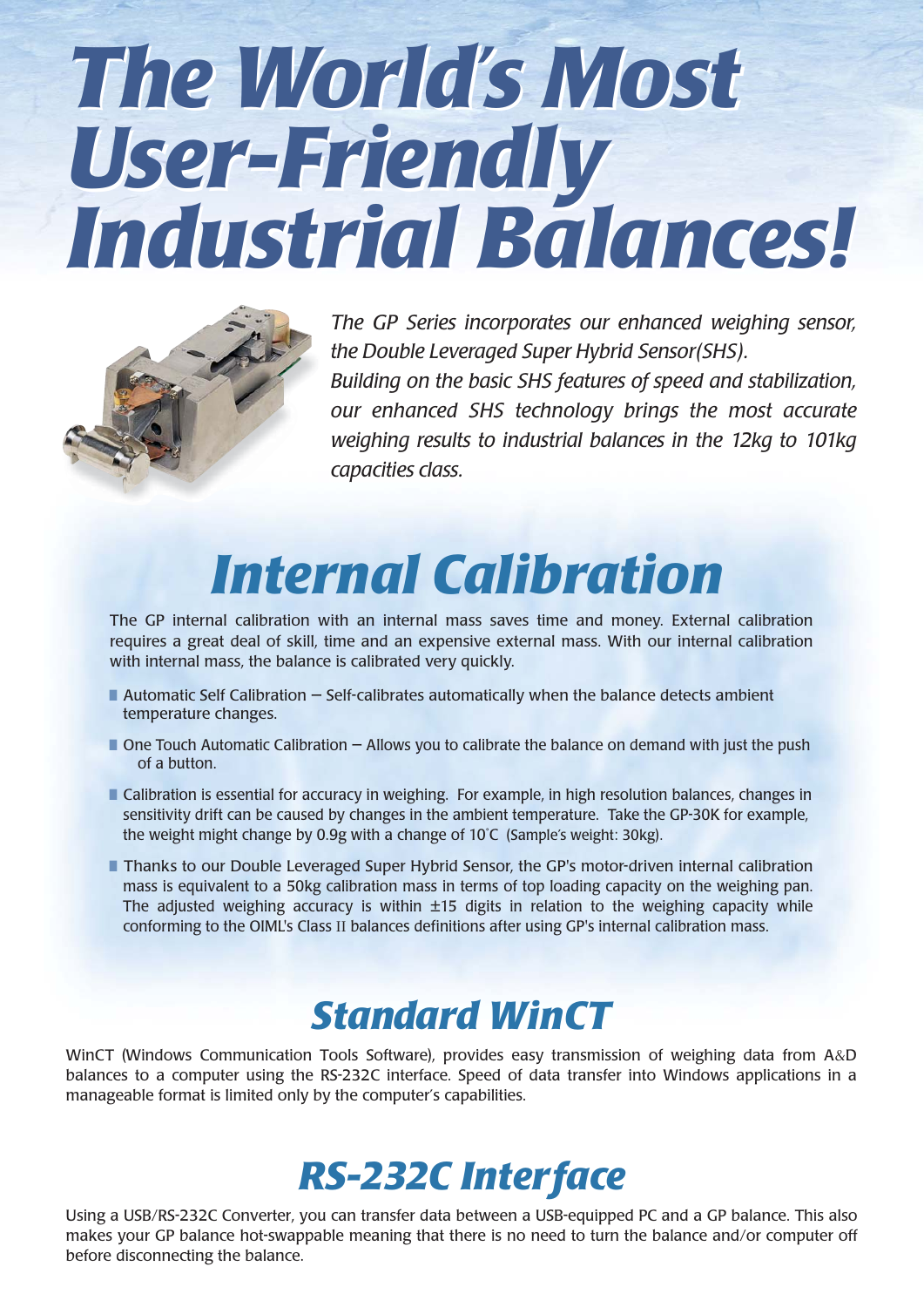

## GP-S *with detached display unit*

......

 $GP-30KS$  —— (31kg/0.1g)  $GP-32KS$  —— (6.1kg/0.1g\*  $\cdot$  31kg/1g)  $GP-60KS$  —— (61kg/1g)  $GP-61KS$  (61kg/0.1g)  $GP-100KS$  — (101kg/1g)

#### \* **SmartRange**

The GP-32K/KS and GP-102K have both precision and standard ranges. The precision range has a higher resolution and the standard one has a normal resolution. Pressing the RE-ZERO key allows weighing in the precision range, regardless of the tare value. The **SmartRange** function enables you to weigh or add samples in the precision range without removing the container and/or those objects that have been placed on the pan.

### GPSeries *with Swing Arm display type*

- 
- $GP-12K$   $(12kg/0.1g)$
- GP-20K (21kg/0.1g)
- GP-30K (31kg/0.1g)
- $GP-32K$   $(6.1kg/0.1g^* \cdot 31kg/1g)$
- $GP-40K$   $(41kg/0.5g)$
- $GP-60K$   $(61kg/1g)$
- $GP-61K$  (61kg/0.1g)
- $GP-100K$  (101kg/1g)
- $GP-102K$   $(61kg/1g^* \cdot 101kg/10g)$

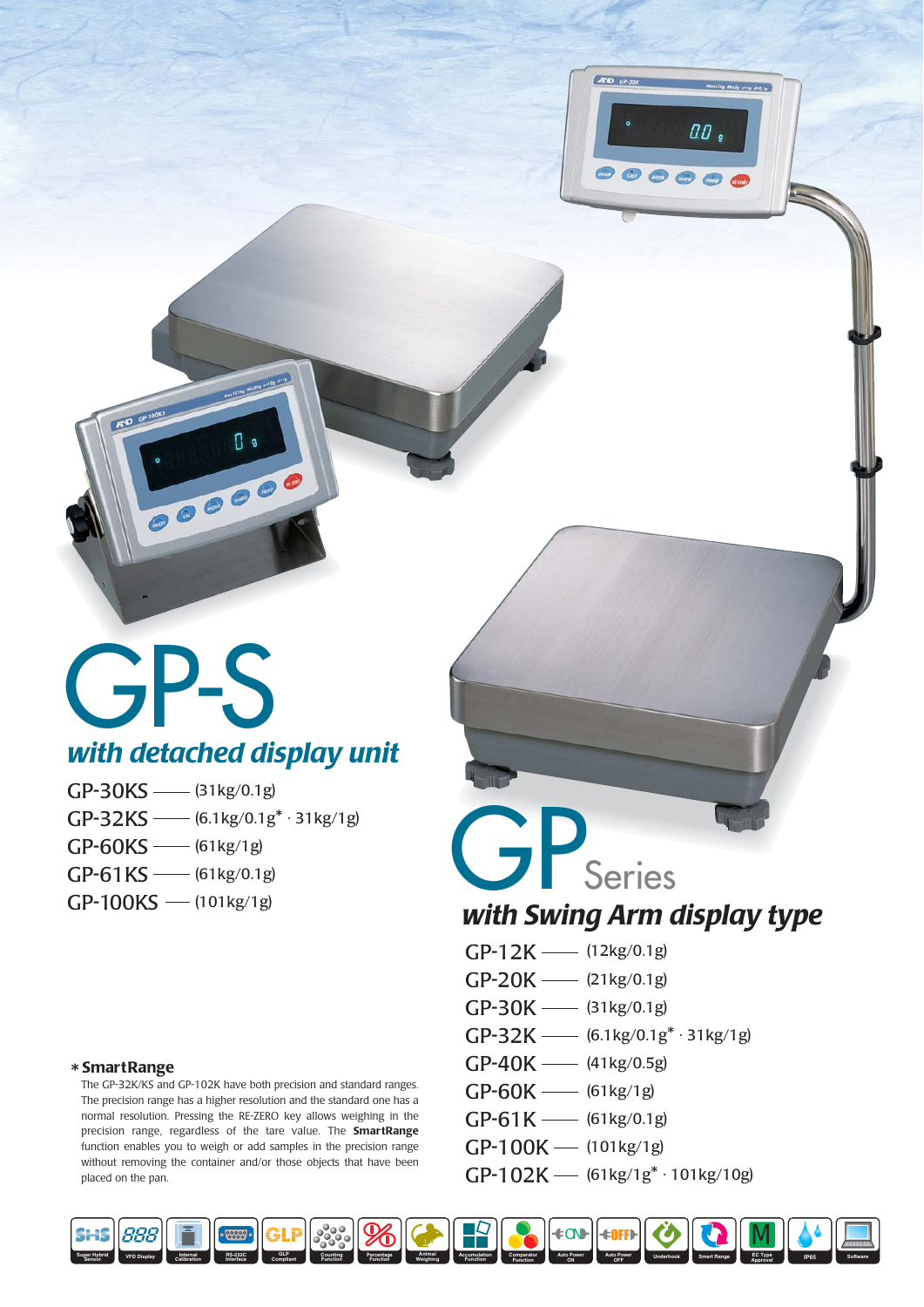

*Compliant with IP65 (resistant to dust, water and moisture)*



*Swing Arm Display*

### **Clear & Large VFD Display**

*Easy to see — even in the dark / Wide angle view prevents mistakes*





#### *Animal Weighing Mode*

allows you to quickly and accurately determine the weight of any live or unstable subject. Optional animal weighing pan (GP-12) is available.



#### *Automatic Adjustable Environment Setting*

Automatically adapts to the most suitable Environment Response Setting with one-touch key operation. The response annunciator displays "FAST", "MID" and "SLOW.

#### *Manual Response Adjustment*

can be set by pressing the MODE key and response speed can be adjusted to FAST, MID or SLOW.



#### *Automatic Counting Accuracy Improvement (ACAI)*

is a novel and useful approach to ensuring the utmost in performance when counting even the smallest of items. ACAI automatically updates and refines the average piece weight used to determine the total quantity.



#### *Percentage Function*

facilitates an effective and quick comparison of a sample or commodity against a known reference mass.

Simply place an object on the pan to register its weight as 100%. Place another object on the pan to compare its weight in percentage mode.



#### *Standard Comparator Function*

offers increased flexibility and compatibility for a vast number of applications. You can input a target weight and weigh heavier or lighter items using either the keyboard or by placing samples on the pan. HI, OK or LO will be indicated on the display to show the comparison results.



#### *Overall Capacity Indication*

is a unique and helpful feature. By indicating how much of the balance's capacity has been filled, the risk of overloading the balance is minimized.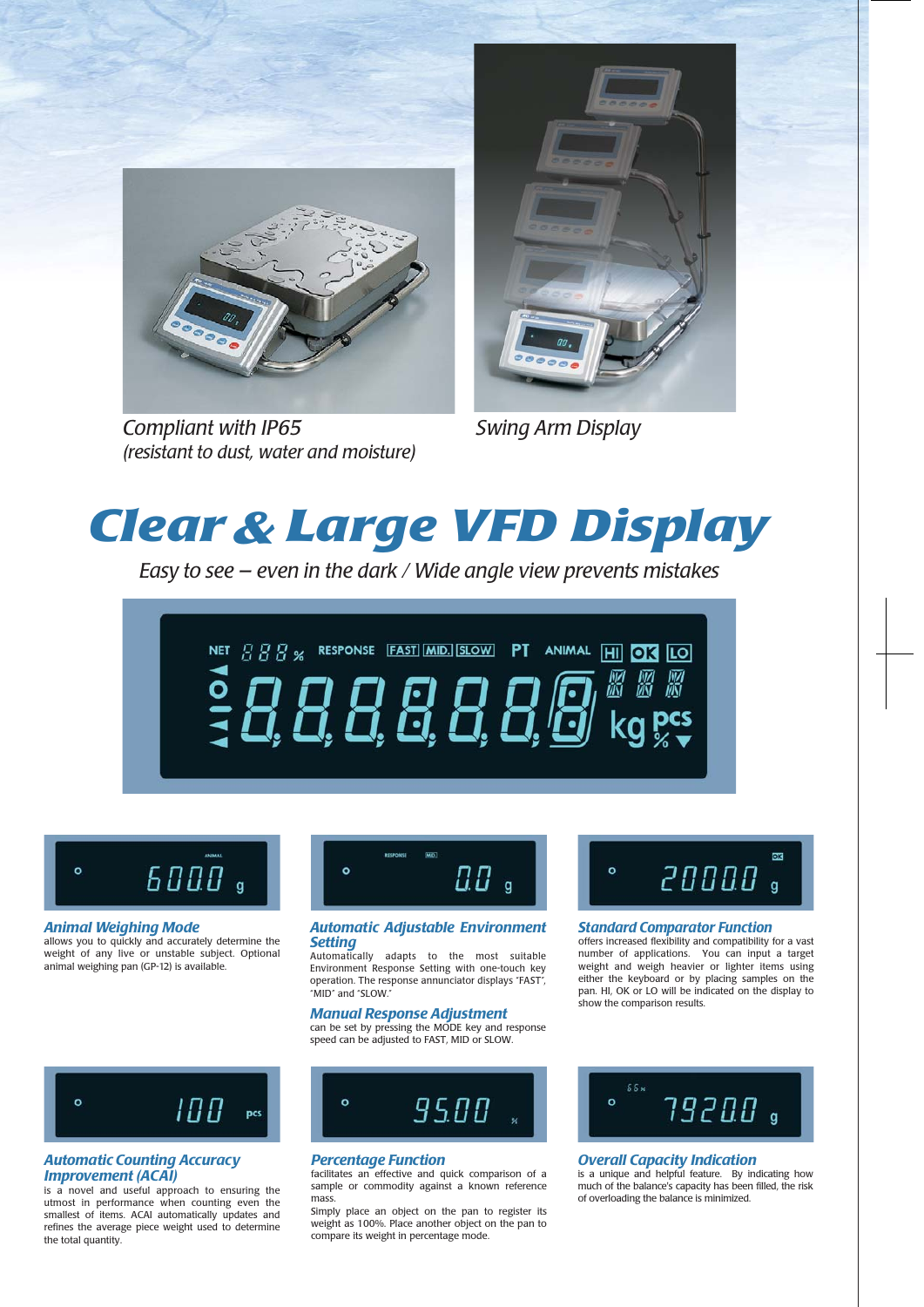#### *IP-65 Splash Proof Keyboard, Display and Base Units*

Balances protected from dust and spills up to IP65 level

#### *GLP/GMP/ISO Compliance*

Allows GLP, GMP and ISO balance management by outputting the Balance ID number and data used to calibrate the balance. The data can be output to A&D's AD-8121B printer or a PC, indicating date, time, Balance ID number, serial number and calibration data.

|           | QR               |
|-----------|------------------|
| MODEL     | 6P-30K           |
| S/N       | 01234567         |
| TD.       | <b>ABCDEFG</b>   |
| DATE      | 2001/05/15       |
| TIME      | 12:34:56         |
|           | CALIBRATED(INT.) |
| SIGNATURE |                  |
|           |                  |

wwwww

#### *Standard RS-232C*

Bi-directional communication with a PC or direct connection to a printer

#### *Commands*

- A PC can control the balance by sending commands to the balance.
- Command to query weighing data
- Command to control the balance
- Command to control the memory function
- Command to control the comparator function

#### *ID Number*

The balance ID number can be set. It is used to identify the balance when GLP is used. The ID number is memorized and maintained once it is fixed, even if the AC adaptor is removed.

#### *Optional Underhook*

Ideal for density determination and weighing magnetic substances

• GP-20 Underhook for GP-12K/20K/30K/32K/40K/30KS/32KS

• GP-21 Underhook for GP-60K/61K/100K/102K/60KS/61KS/100KS

#### *Density Determination of a Solid Object*

The GP has a density determination mode, which is available after changing the internal parameter settings. Once the object's weight in the air, in liquid and the liquid density are input, the solid density will be calculated. It is useful to determine concrete's density.

#### *Enlargement Indication of HI, OK, LO Symbols*

Press the MODE key during usual HI, OK or LO indication to switch the display from  $\overline{3.0000$ kg <sup>HI</sup> to  $\overline{H1 \text{ kg}}$ . The letters (HI, for example) can be enlarged.

#### *Accumulation of Weighing Results*

GP can accumulate the weighing results and then display and output them.

#### *Data Memory*

- Format the data memory function for:
- 200 sets of weighing data
- 100 sets of weighing data with Time & Date
- 20 sets of Tare values
- 50 sets of GLP data—Time & Date, Calibration data, ID number and Serial number
- 50 sets of Unit weight for Counting mode
- 20 sets of comparator Upper & Lower limits

#### *Time & Date*

Standard Time & Date function complies with GLP and Interval weighing in the Data memory function.

#### *Auto Self Checking*

Automatically and independently checks when setting the Automatic adjustment environment.

### *Interval Time Setting*

Weighing intervals of 2, 5, 10, 30 seconds and 1, 2, 5, 10 minutes in the Data memory function.

#### *Auto Re-Zero*

Re-Zeros automatically after data output

#### *Large Stainless Steel Weighing Pan*

384mm x 344mm for GP-12K/20K/30K/32K/40K/60K/61K 30KS/32KS/60KS/61KS 386mm x 346mm for GP-100K/102K/100KS

#### *Multiple Weighing Units & Programmable Unit*

Uses programmable or standard units of measurement (g, kg, lb, OZ, ct, dwt, OZt, mom, TL, MS, tola and DS)

#### *Air Bubble Leveling*

Easy to adjust the level of the balance

#### *SmartRange*

For more accurate weighing, SmartRange function is provided on the GP-32K/GP-32KS  $(6.1 \text{kg} \times 0.1 \text{g}/31 \text{kg} \times 1 \text{g})$  and GP-102K (61kg x 1g/101kg x 10g).

#### *Built-In Internal Calibration Mass*

The GP has a built-in internal calibration mass. Internal calibration mass is equivalent to a 50kg calibration mass in terms of top loading capacity on the weighing pan.

#### *Display Auto Power OFF*

Display turns off after 10 minutes of inactivity, which can be disabled when not needed.

#### *Auto Power ON*

Plug it in and it turns ON without pressing the ON/OFF key.